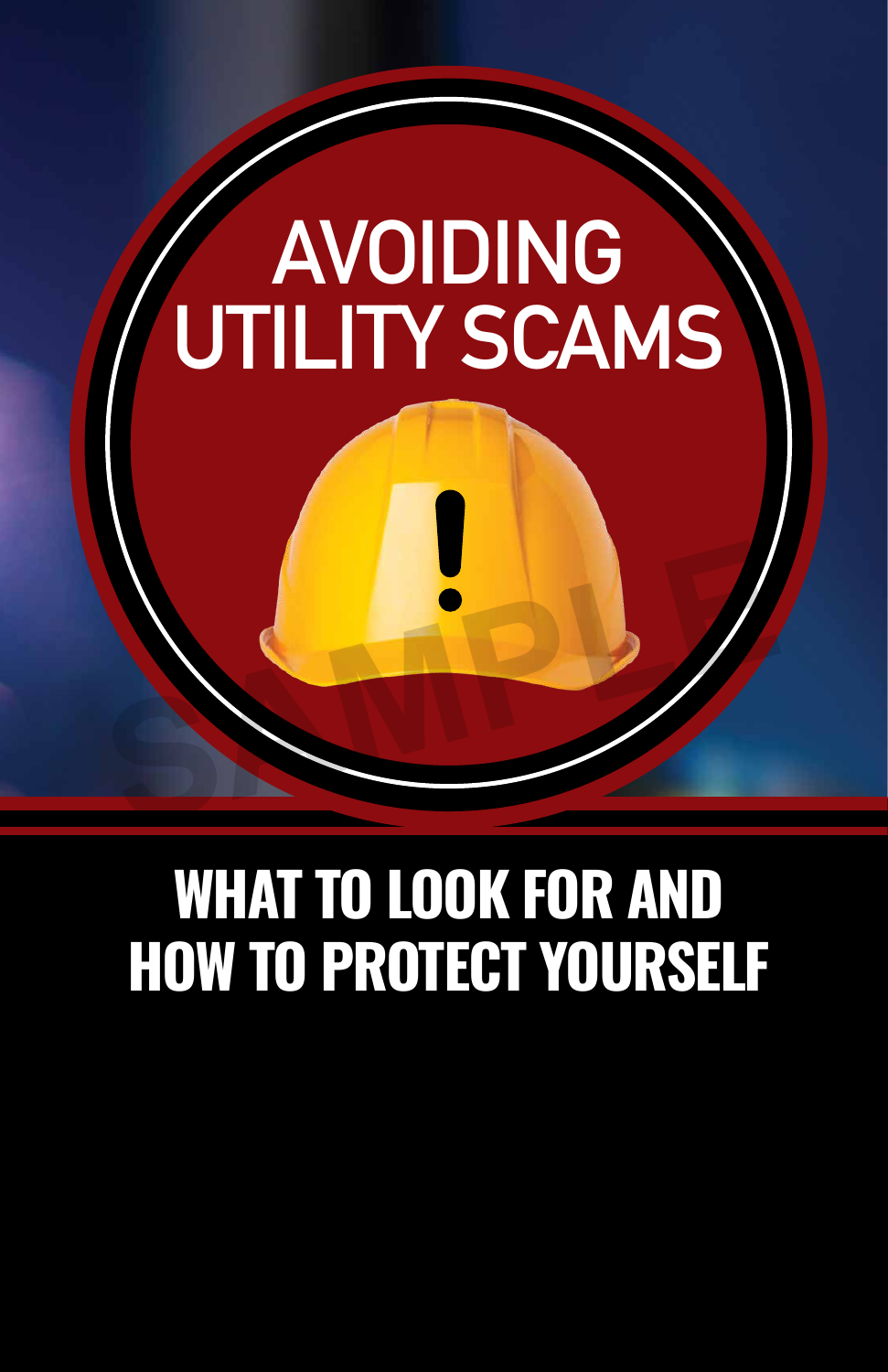

# **ABOUT UTILITY SCAMS**

Utility scams occur when thieves pose as your local utility company to steal personal information and empty bank accounts. These scams can happen over the phone, by text message, from in-person visits, or through email. Scammers use the trust that utilities have created by delivering reliable services in order to defraud people. They often take advantage of confusion and use scare tactics to place people in an uncomfortable position, with the elderly and non-English speakers as prime targets. It's important to learn the signs of utility scams to protect yourself and the ability of your utility workers do their jobs. This guide will help you recognize utility scams for what they are and learn how to keep yourself safe. If you think you might be the target of a scam, call the phone number on your utility bill to ask about the situation. If you are in danger, call 911. Never provide any personal or bank information if you are unsure whom you are speaking with. **SIGNS IT'S A SCAM**<br>
INTERNATION SOCIETY SOCIETY SOCIETY SOCIETY SOCIETY IS A SCAMPUS TO A SCAMPUS TO A SCAMPUS TO A SCAMPUS TO A SCAMPUS THESE SCARPUS THESE SCARPUS THESE SCARPUS THESE SCARPUS THESE SCARPUS THESE SCARPUS



# **SIGNS IT'S A SCAM**

Pay attention to these signs of a utility scam when dealing with supposed utility workers:

- Calls from unofficial phone numbers or calls demanding immediate action. A utility will always be fine with your saying you will call them right back from the number on your bill.
- Unexpected emails or emails requesting information.
- Unscheduled visits.
- No company badge or identification.
- Workers who seem rushed or insist that something be done immediately.
- Requests for unusual payment methods, like prepaid cards or bitcoin or other cryptocurrencies.

In addition, utility shutoffs do not happen immediately. Your utility provider will notify you in advance of a future shutoff, not show up at your door demanding payment. One of utility scammers' most common tools is the threat of a shutoff, but that process takes several steps. You can always call the number on your bill to verify the status of your account.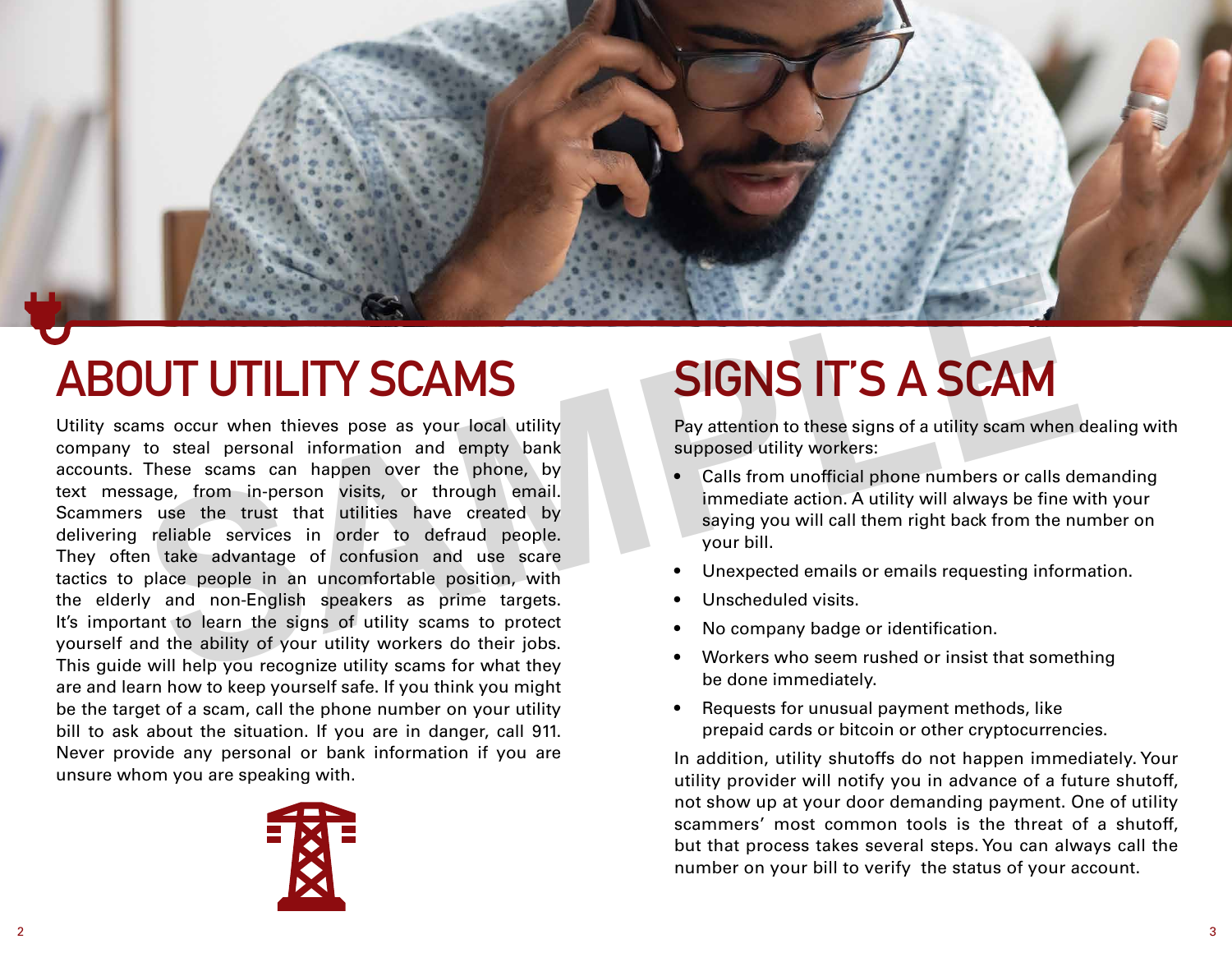

Phone calls are the most common way scammers attempt to gain information, demand money, or sign you up for fraudulent programs. Never provide information or agree to anything about your bill when you are talking to someone who has called you. Always return the call using the number on your utility bill or the utility website. Scammers change their tactics often, so staying alert is often the best defense. Here are some tactics used by phone scammers: **Example 19 and 19 and 19 and 19 and 19 and 19 and 19 and 19 and 19 and 19 and 19 and 19 and 19 and 19 and 19 and 19 and 19 and 19 and 19 and 19 and 19 and 19 and 19 and 19 and 19 and 19 and 19 and 19 and 19 and 19 and 19** 

**Unknown** 

- **Demanding money.** Using the threat of a shutoff to scare you, scammers demand payment of a bill using unusual methods like a wire transfer or prepaid credit card.
- **Extracting information.** Scammers may try to get elements of your account, such as an address or account number, from you, but the real utility service already has this information on file.
- **Refund scams.** A trick popular with scammers is claiming that your bill has been overpaid and they want to give you a refund but need your personal information in order to send you money. Your utility service will credit any extra payment to your account automatically.
- **Power restoration.** When a power outage occurs, some scammers take advantage by claiming to be able to restore your service faster if you make a payment. This is never the case, as utility services don't make preferential decisions.
- **Federal assistance programs.** The Low Income Home Energy Assistance Program (LIHEAP) is an important government program that helps low-income customers with their utility bills. In the past, utility scammers have

called people demanding sensitive information to see if they qualify. You can sign up for the program through your state or local government or an authorized intake center do not provide information to someone calling your home about the program. If you need help finding your local Low-Income Energy Office, call the National Energy Assistance Referral (NEAR) toll-free at 1-866-674-6327 or TTY 1-866-367-6228 for energy assistance referral. Or, email NEAR at energyassistance@ncat.org.

Scammers request payment immediately, and they're often insistent and encourage you to pay using a prepaid credit card. If the caller will not tell you what company they work for, take that as a sign you are being scammed. Hang up and call your utility company using only the number listed on your bill to verify what the supposed worker said.

With more people becoming aware of phone scams, criminals have turned to texting to gain personal information. If you receive a text from someone claiming to be your utility provider, do not send any information. Most utility services will text you only if you have signed up for texts under a specific notification plan.

Scammers may also request personal information to

- update your account file,
- qualify you for federal assistance programs, or
- give you a refund.

Call your utility company to verify any request for information, and never give out financial or personal information when taking a call.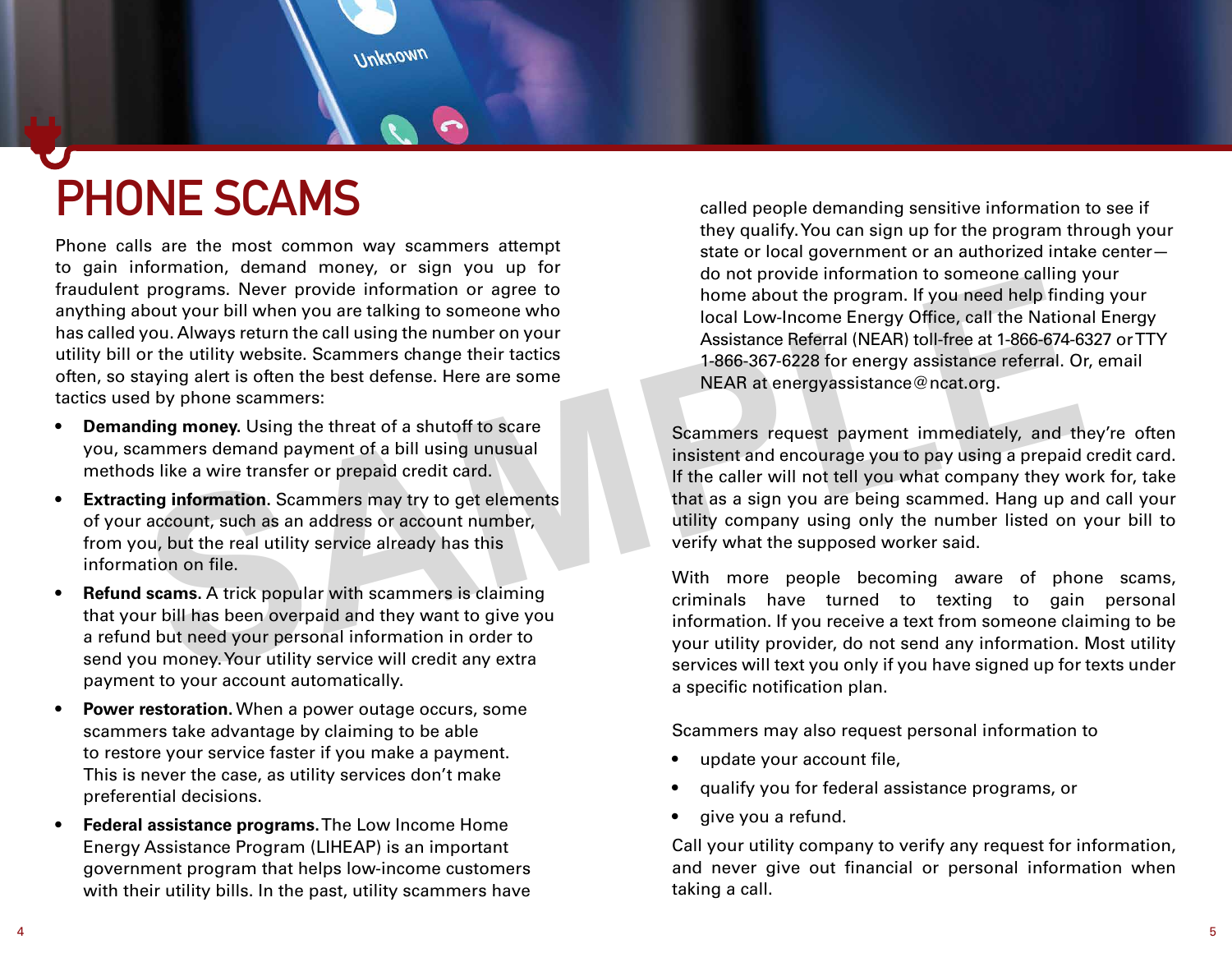

# **IN-PERSON SCAMS**

Utility scammers go to great lengths to look the part for in-person scams. They may even be wearing clothing with the logo of your utility provider or holding official-looking documents. But if you are not expecting an in-person visit to your home from your provider, do not allow them to enter. Immediately contact your utility service to check if the person is authorized by the provider. In-person utility scammers tell a variety of stories to try to enter your home or property. **SERIMENT AND SERVE AND SERVE AND SERVE AND SPECIES AND SPECIES SOLUTION SCAMPLE SOLUTION SCAMPLE SUBMARY SHOWS THE SERIES AND SHOW AND THE SUBMARY SUBMARY SUBMARY SUBMARY SUBMARY SUBMARY SUBMARY SUBMARY SUBMARY SUBMARY SU** 

These include the following:

- **Equipment readings/replacement.** The scammer may ask to come inside to "fix" a meter or gather a reading and tell you that there is a fee for this service. But all repair work should be scheduled in advance with your provider and should not come as a surprise.
- **Home improvement offers.** Scammers may offer you free inspections or audits for your home, which may sound like a good deal. But their "findings" may result in your having to purchase an expensive and unnecessary item, or they may be exploring your home to plan for a future break-in.
- **Gas/water leaks.** Scammers may approach your home and claim there is a major leak in the area and they need to come in and check to see if it is affecting your home. You

should verify with your provider whether there is a leak. In emergency situations you may be contacted by your provider in advance of any employees appearing in the neighborhood.

Again, scammers' goal is often to steal your valuables immediately or gain information that will help them with future burglaries. Call your utility before allowing any unscheduled entry.

Scammers may ask for personal information, including social security numbers, credit card information, and answers to personal questions, in order to commit identity theft. Do not provide any of this information to unscheduled visitors.

They may have things with them that look official. Here are some examples:

- **Clipboards**
- Utility badges
- A hard hat
- Magnetic vehicle stickers
- A handheld radio

It is easy for scammers to acquire such things, so always verify with your utility company, using the number on your bill, before answering questions or granting entry to your home.

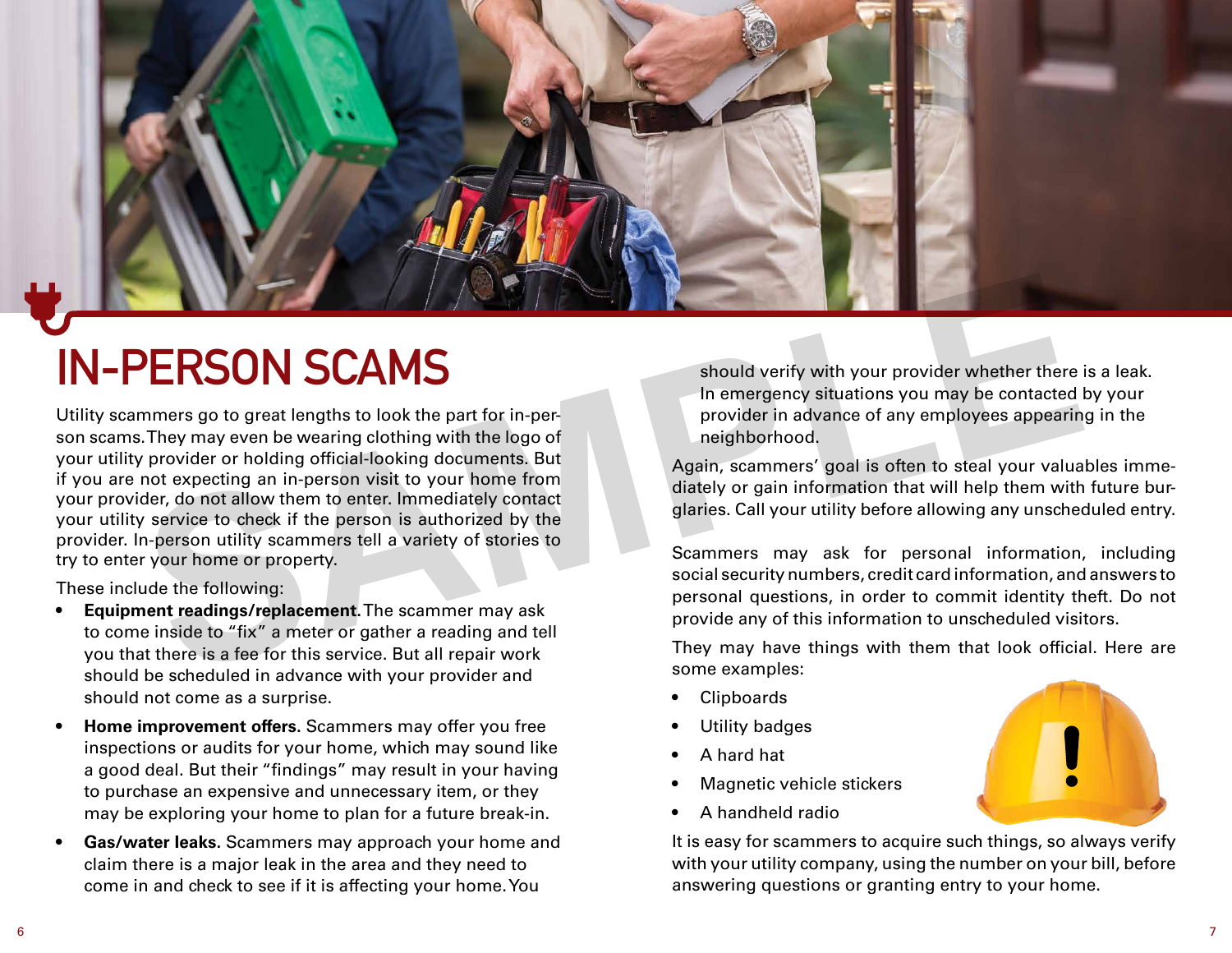

# **INTERNET SCAMS**

Scammers can send fake bills or shutoff notices through email. These emails may look official and may even have your utility company's address on them. Submit payments only through the utility's website, by using the provided billing address, or by calling the official number on your utility bill. Never pay through a provided link in the email, as this could lead to the installation of phishing software that makes your personal information vulnerable to attack. Avoid submitting personal information on utility web forms that aren't at your utility company's official website. **SERIMET SCAMS**<br>
SERIMET SCAMS<br>
SURVER SAMPLE SAMPLE SAMPLE SAMPLE SAMPLE SAMPLE SAMPLE SAMPLE SAMPLE SAMPLE SAMPLE SAMPLE AND SURVER TO A THANGE THANGE THANGE THANGE THANGE THANGE THANGE THANGE THANGE THANGE THANGE THANGE

Often, scammers' emails are very similar to your utility company's emails but have small mistakes in them that can help you determine they are fakes. Here are some things to look for if you have any questions about an email:

- **Watch for errors.** Emails from scammers often contain spelling mistakes (your name or the company name may be wrong) and odd formatting (oversized words, incomplete images). These are signs of a fake account.
- **Check the address.** The email address that the scammer's email comes from may be close to the one your utility uses, but it will not exactly match the email address provided on your bill.
- **Don't click or open.** Scam emails often urge customers to click on links or open attachments, but these elements are a great way for scammers to install tracking software on your computer. Do not interact with any email you feel is suspicious.
- **Ignore demands.** As with phone scams, email scammers may demand immediate payment or threaten shutoffs via email. They may urge you NOT to call your provider and to click on a link instead. You should delete any email that asks for large payments and contact your utility provider.

Following good internet and email practices can keep you safe from scammers. If there is any doubt, hit delete. Call your utility company about any suspicious emails before providing any information and never respond to the emails. Your service provider may provide you with an address where you can forward potential scam emails for investigation by authorities.

Another internet scam that utilities have seen recently involves scammers impersonating utility employees on job-posting websites. They offer work-from-home jobs and then request that the victim deposit fraudulent checks in their personal account and use the money to write checks to the scammers. Research any job inquiries that arrive unsolicited and confirm that the person actually works for the utility. If they don't want to meet for an inperson interview at the utility's office, it's a sign that it's a scam.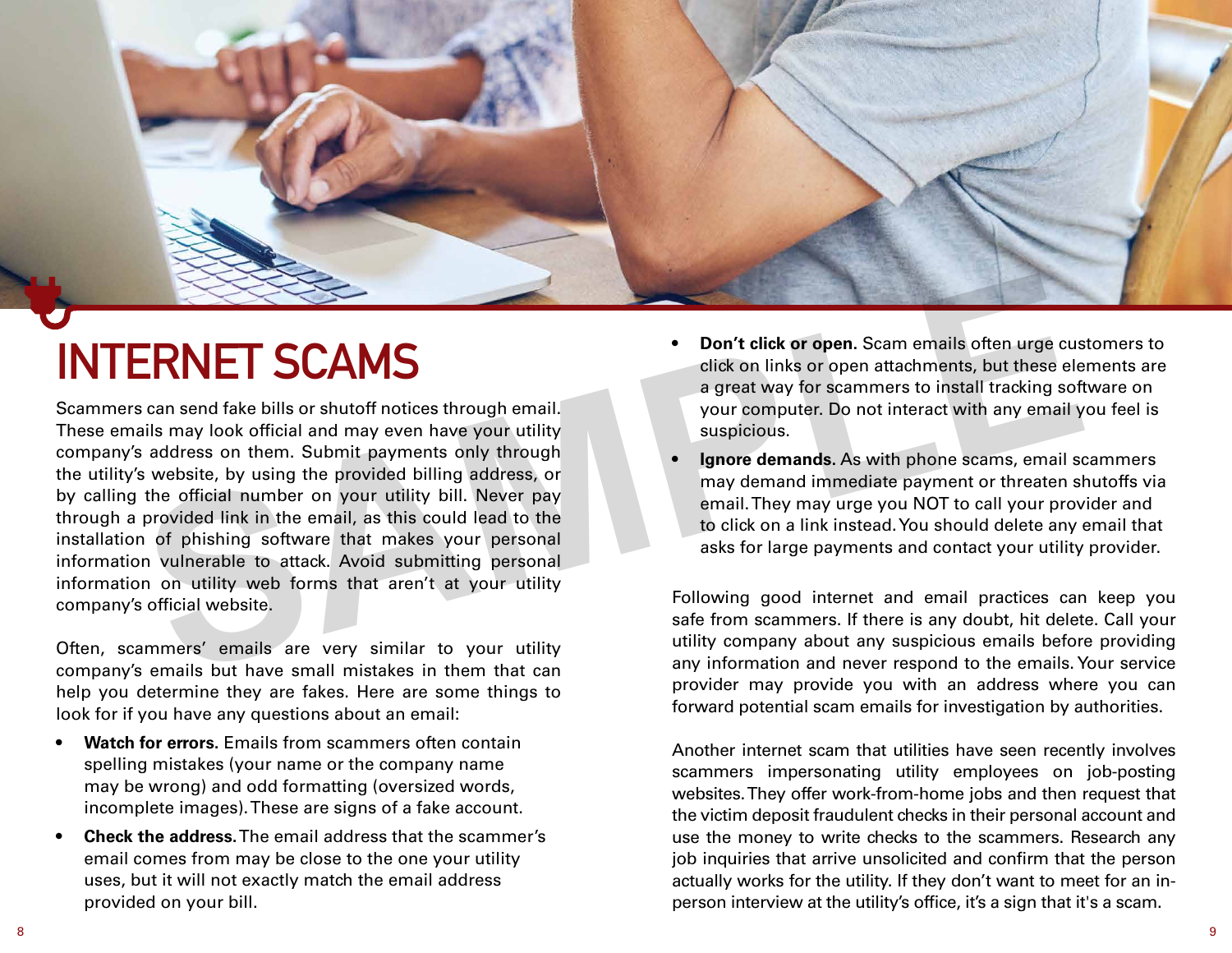

# **PROTECT YOURSELF**

Now that you know about the various utility scams, here's how you can protect yourself, your loved ones, and your neighbors from falling victim to criminals.

#### **DON'T RUSH INTO ACTION**

No matter how insistent a caller or visitor is, utility companies do not make immediate decisions on the status of your account over the phone or in person. Take the time to call the proper number on your bill and verify your account status.

#### **ASK THE RIGHT QUESTIONS**

Ask for the following when greeting a utility worker on the phone or in person:

- Your account number
- Your last payment amount and date
- Their employee identification number

If they don't have this information, don't speak with them, and call your utility.

#### **PROTECT YOUR INFORMATION**

Never provide personal information other than your name during a home visit or while taking a phone call from your utility company. The company has the rest of your information. Provide information only when calling the number on your bill when it is requested for identification purposes.

#### **CUT OFF COMMUNICATION**

If you suspect the utility worker is lying at any time during a

phone call or home visit or through email, stop communicating immediately. Utility workers are trained to be polite and helpful during customer interactions, so if the person you are speaking with becomes demanding or threatens you in way, act!

- Hang up the phone
- Shut and lock your door
- Stop responding via email

Immediately call your service provider and let them know you were the target of a scam attempt.

### **VERIFY WITH YOUR UTILITY**

Double-check using an official utility number before giving information or money to a worker. Workers who try and prevent you from ending a call or calling to verify with the company during an interaction are almost always scammers. Call the number on your official bill and ask about potential charges. From ediate to the value of the transition of the sealing current and the text of the sealing current interactions, so if the properties of the properties of the properties of the sealing of threat the sealing of the seali

#### **MAKE ONLY OFFICIAL PAYMENTS**

Protect yourself by submitting utility payments through official channels. Use your account on the utility website, make payments with the phone number on your bill, or send a check through the mail to the address on the bill.

#### **NEVER PAY USING ANY OF THESE:**

- Prepaid credit cards
- Wire transfers
- Bank transfers
- Cash

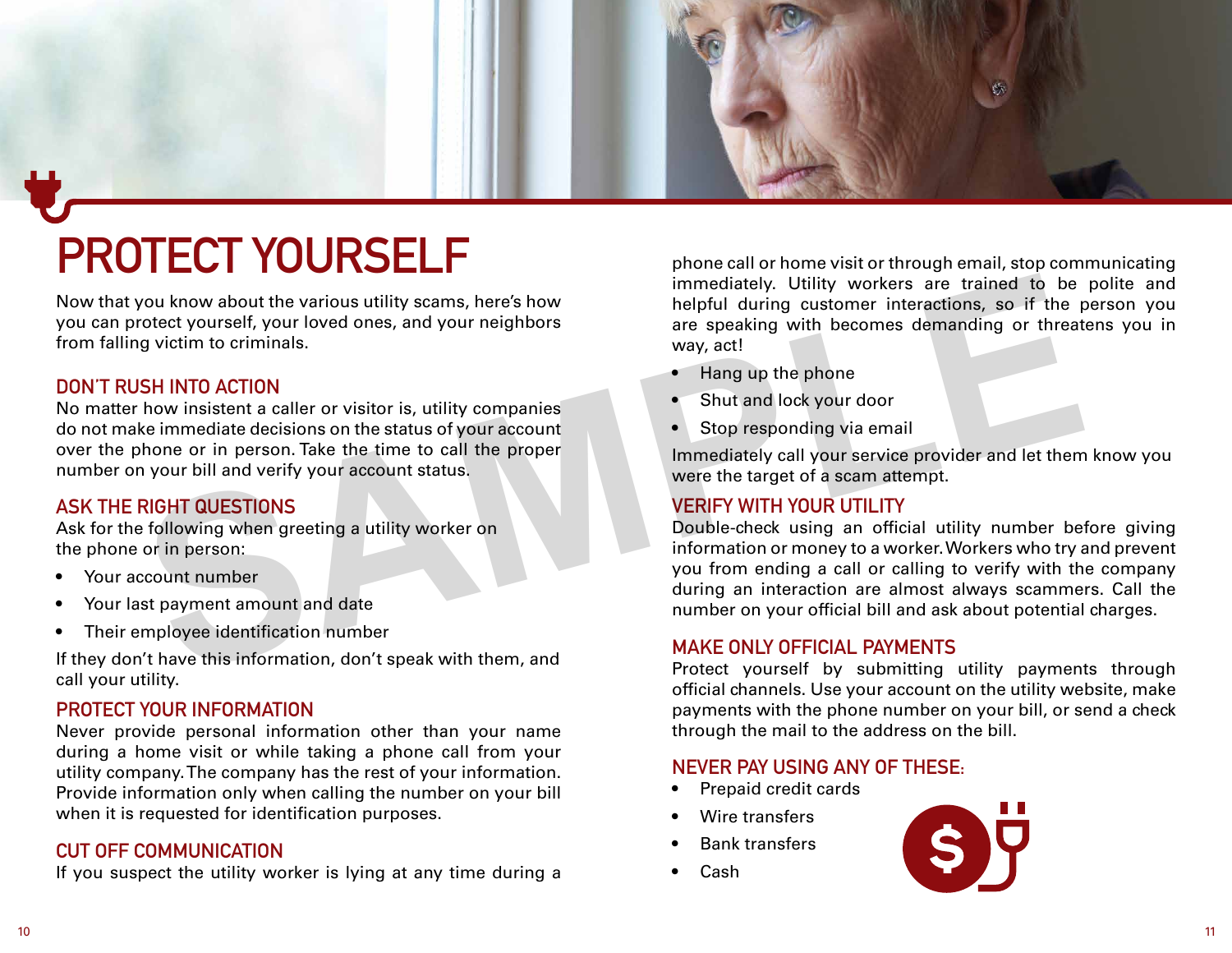

## **WHAT TO DO AFTER A SCAM**

#### **IF YOU ARE IN IMMEDIATE DANGER:**

Talk with local law enforcement.

- Dial 911 for help if you believe you are in immediate danger. For example, if a fake worker is in your home or trying to break in, call for help right away.
- Call 311 to report in-person scammers to local police to help protect your neighborhood.

### **IF YOU GAVE OUT FINANCIAL INFORMATION:**

Talk with your financial institution right away. Report the fraud to your institution immediately and seek advice to protect yourself. The following are some recommendations that your financial institution might make:

- Cancel credit cards if you provided your card information to the scammer.
- Stop bank payments if you revealed your account number.
- Cancel checks in order to stop one or more mailed checks from being cashed.

### **CALL YOUR UTILITY COMPANY**

Talk with your utility company using the number on your bill to report the scam or verify the charge. Sharing the information gives providers across the country the chance to alert customers to the newest tactics criminals attempt to employ to steal personal or financial information. **SAMPLE DANGER**<br>
SAMPLE DANGER:<br>
SAMPLE DANGER:<br>
SAMPLE DANGER:<br>
SAMPLE DANGER:<br>
SAMPLE DANGER:<br>
SAMPLE DANGER:<br>
SAMPLE DANGER:<br>
SAMPLE DANGER:<br>
SAMPLE DANGER:<br>
SAMPLE DANGER:<br>
SAMPLE DANGER:<br>
SAMPLE DANGER:<br>
SAMPLE DANGER

### **SUBMIT OFFICIAL SCAM REPORTS**

File official reports to help agencies track and stop scammers.

- Report the scam to the Better Business Bureau. (www.bbb.org/scamtracker/us)
- File an FCC complaint. (www.consumercomplaints.fcc.gov or 855-411-2372)
- Report an internet scam to US-CERT (www.us-cert.gov/report-phishing) and IC3 (www.ic3.gov/complaint)
- Submit a report of social security number fraud (www.ssa.gov)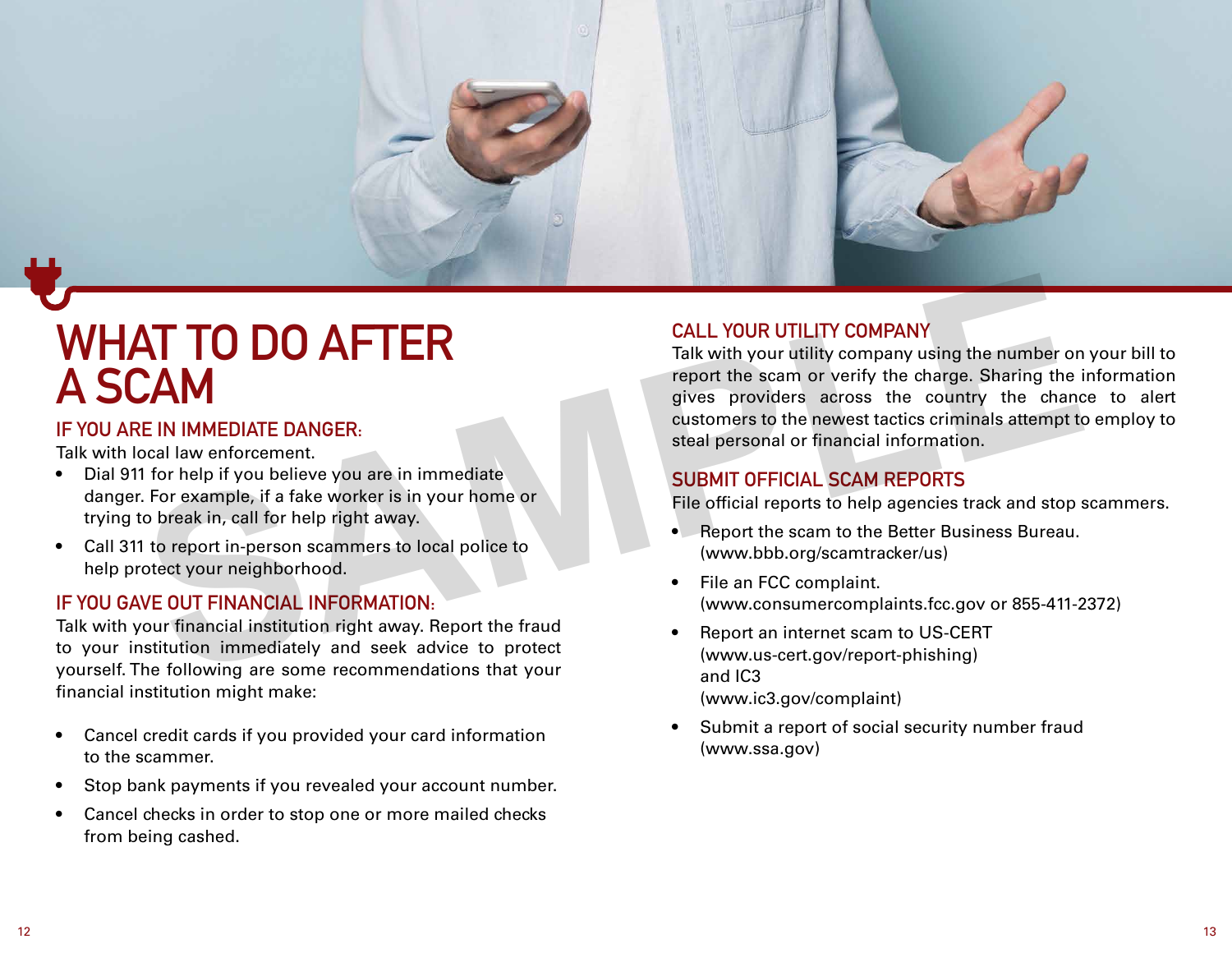

# **RESOURCES**

Get access to helpful resources for dealing with utility scams.

### **ATTORNEY GENERAL'S OFFICE**

(Report to your state's consumer protection division.) www.naag.org

#### **CONSUMER PROTECTION AGENCY**

(Submit fraud complaints for investigation.) www.usa.gov/state-consumer

#### **FEDERAL TRADE COMMISSION**

(Contact the FTC when financial institutions don't respond to reports of fraud.) www.consumerfinance.gov/complaint 855-411-2372

#### **INTERNET SCAMS**

U.S. Computer Emergency Readiness Team (US-CERT) (Report fraudulent emails here.) www.us-cert.gov/report-phishing Internet Crime Complaint Center (IC3) (Report internet crimes here.) www.ic3.gov/complaint

**BETTER BUSINESS BUREAU** (Report utility fraud to warn others here.) www.bbb.org/scamtracker/us

#### **CREDIT BUREAUS**

(Monitor your credit reports and get alerts here.)

Equifax www.equifax.com 800-525-6285

Experian www.experian.com 888-397-3742

**TransUnion** www.transunion.com 800-680-7289